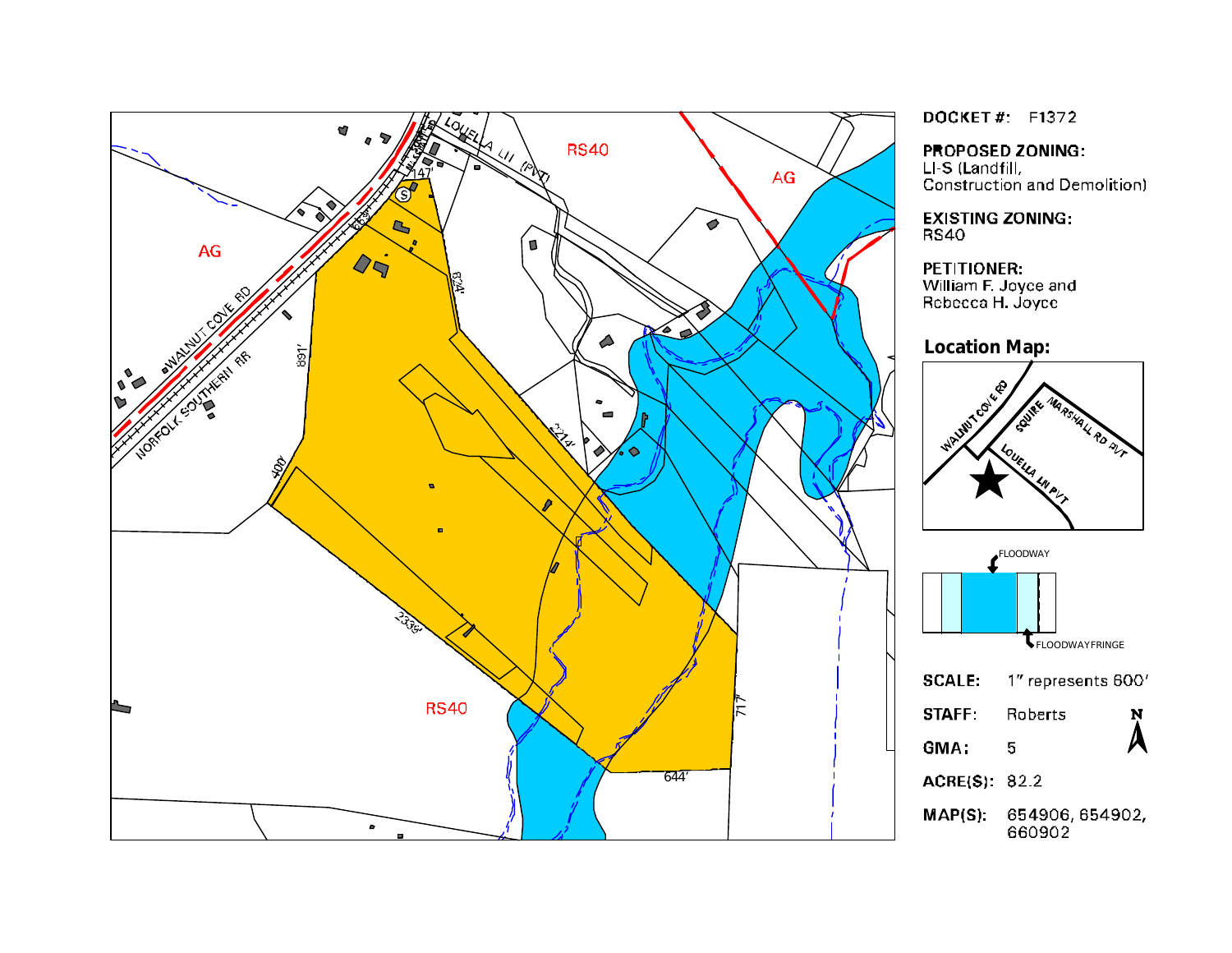October 23, 2002

William F. Joyce, Jr. and Rebecca H. Joyce 8107 Squire Marshall Road Walnut Cove, NC 27052

RE: ZONING MAP AMENDMENT F-1372

Dear Mr. Joyce & Ms. Joyce:

The attached report of the Planning Board to the Forsyth County Board of Commissioners is sent to you at the request of the Commissioners.

When the rezoning is scheduled for public hearing, you will be notified by Jane Cole, Clerk to the County Commissioners, of the date on which the Commissioners will hear this petition.

Sincerely,

A. Paul Norby, AICP Director of Planning

Attachment

pc: Jane Cole, County Manager's Office Stephen G. Calaway, 1330 Ashley Square, Winston-Salem, NC 27103 James & Carol Clark, P. O. Box 483, Walnut Cove, NC 27052 Leonard B. Smith, 7651 Salem Chapel Road, Walnut Cove, NC 27052 Ollie S. Fulcher, 8178 Walnut Cove Road, Walnut Cove, NC 27052 Betty O. Wilson, 4069 Louella Lane, Walnut Cove, NC 27052 Barb Shelton, 4055 Louella Lane, Walnut Cove, NC 27052 Scott Shelton, 4055 Louella Lane, Walnut Cove, NC 27052 Gary & Linda Keeter, 8211 Squire Marshall Road, Walnut Cove, NC 27052 Will Oakley, 621 Rabbit Run Lane, Walnut Cove, NC 27052 Robbie Roberson, 4031 Louella Lane, Walnut Cove, NC 27052

F-1372oct2002 1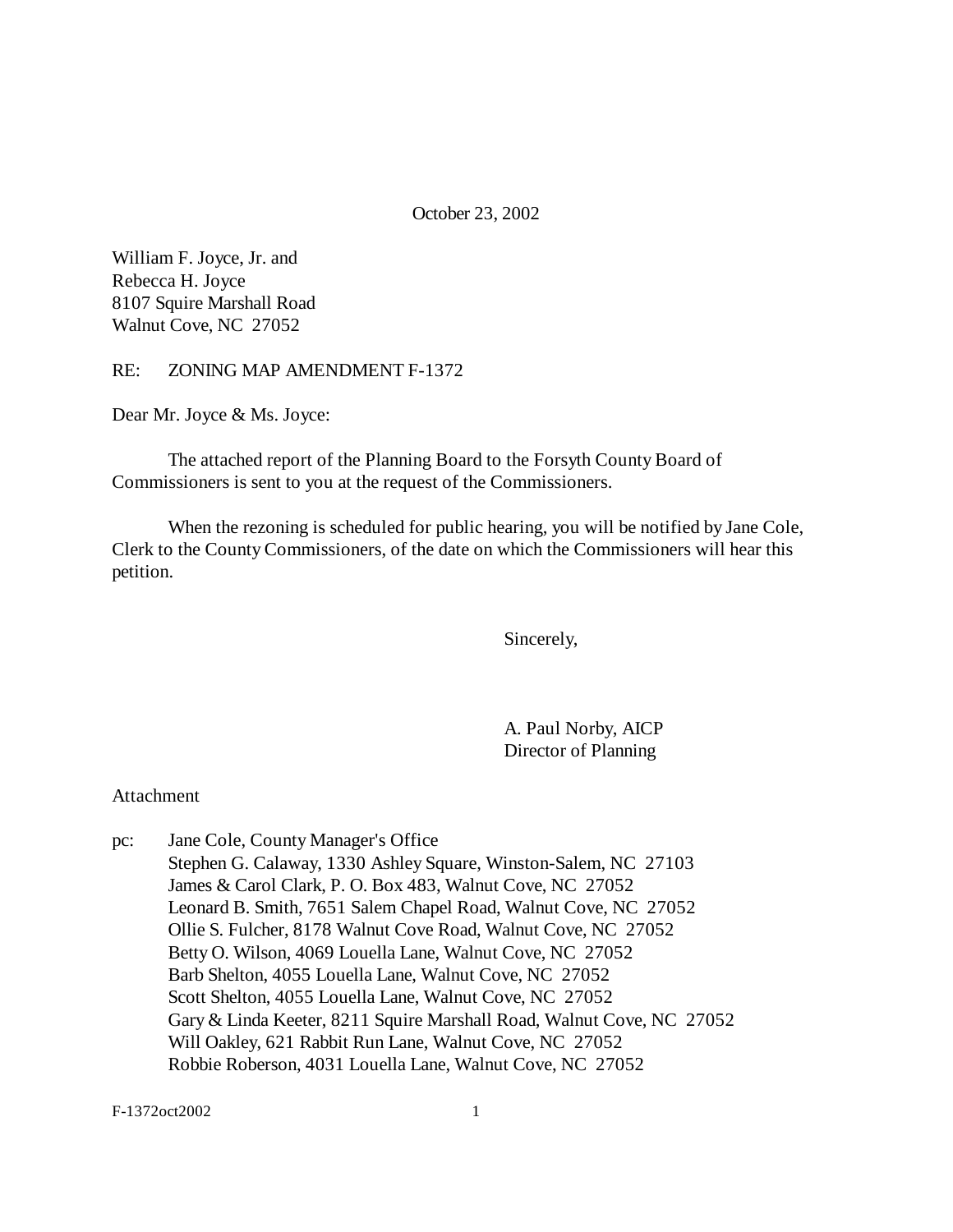# **FORSYTH COUNTY BOARD OF COMMISSIONERS**

**MEETING DATE: \_\_\_\_\_\_\_\_\_\_\_\_\_\_\_\_\_\_\_\_\_\_\_\_\_\_\_\_ AGENDA ITEM NUMBER: \_\_\_\_\_\_\_\_\_\_\_\_\_\_\_**

**SUBJECT**:-

Zoning map amendment of William F. Joyce, Jr. and Rebecca H. Joyce

## **COUNTY MANAGER'S RECOMMENDATION OR COMMENTS**:-

#### **SUMMARY OF INFORMATION**:-

Zoning map amendment of William F. Joyce, Jr. and Rebecca H. Joyce from RS-40 to LI-S (Landfill, Construction and Demolition): property is located on southeast side of Walnut Cove Road and the Southern Railroad at the southern terminus of Squire Marshall Road (Zoning Docket F-1372).

After consideration, the Planning Board recommended denial of the rezoning petition.

| <b>ATTACHMENTS:-</b> | <b>YES</b> |  |
|----------------------|------------|--|
|----------------------|------------|--|

**SIGNATURE**: **DATE**:

F-1372oct2002 2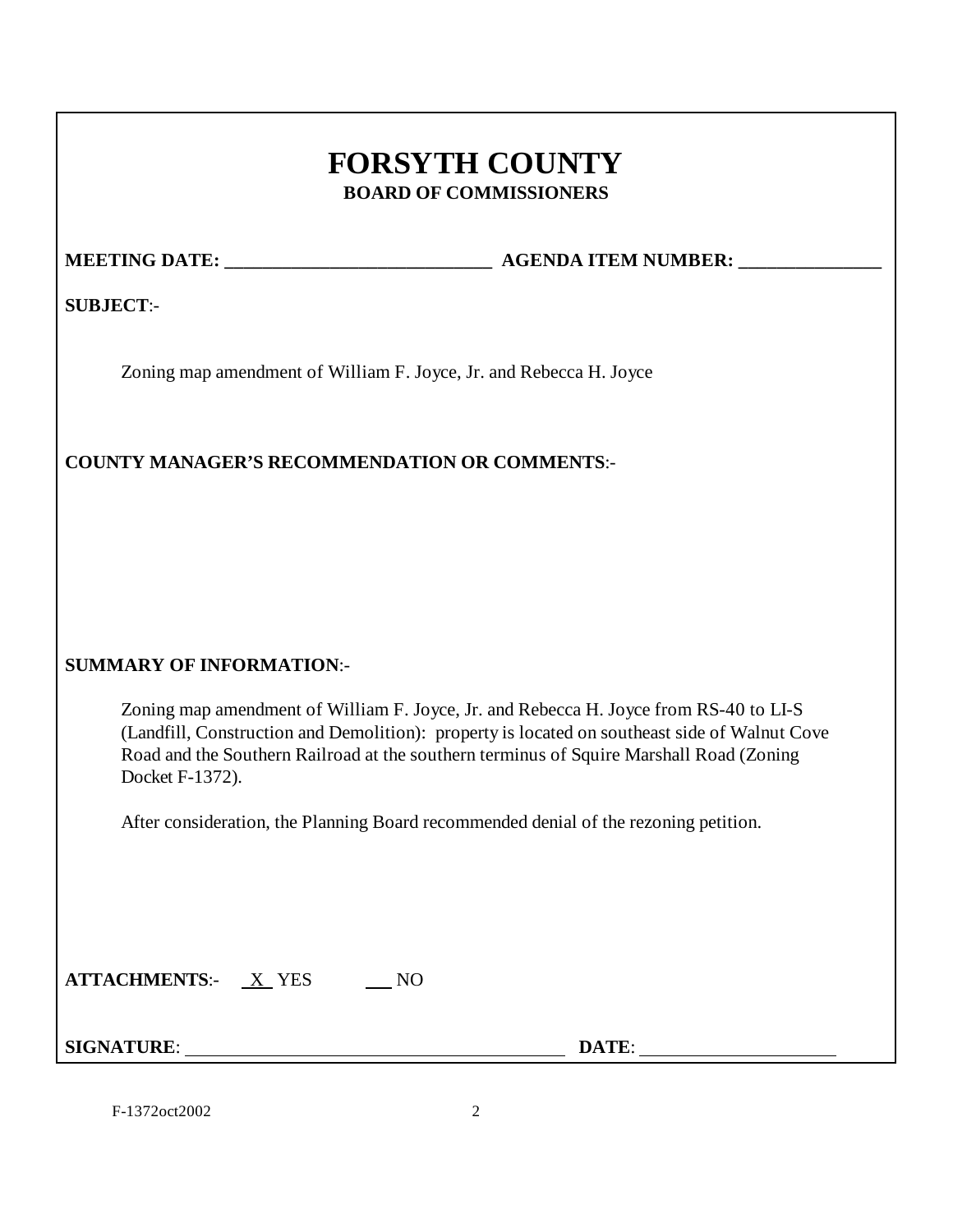#### COUNTY ORDINANCE - SPECIAL USE

Zoning Petition of William F. Joyce, Jr. and Rebecca H. Joyce, Docket F-1372

AN ORDINANCE AMENDING THE FORSYTH COUNTY ZONING ORDINANCE AND THE OFFICIAL ZONING MAP OF THE COUNTY OF FORSYTH, NORTH CAROLINA

\_\_\_\_\_\_\_\_\_\_\_\_\_\_\_\_\_\_\_\_\_\_\_\_\_\_\_\_\_\_\_\_\_

BE IT ORDAINED by the Board of County Commissioners of the County of Forsyth as follows:

Section 1. The Zoning Ordinance of the *Unified Development Ordinances* of the County of Forsyth, North Carolina, and the Official Zoning Map of the County of Forsyth, North Carolina, are hereby amended by changing from RS-40 to LI-S (Landfill, Construction and Demolition) the zoning classification of the following described property:

Tax Block 5169, Tax Lots 7A, 7C, 7J, 7K, 7L, 7M, 7N, and 116

Section 2. This Ordinance is adopted after approval of the site plan entitled William F.

Joyce, Jr. and Rebecca H. Joyce, and identified as Attachment A of the Special Use District

Permit issued by the Forsyth County Board of Commissioners the \_\_\_\_\_\_ day of

\_\_\_\_\_\_\_\_\_, 20\_\_\_\_\_\_ to William F. Joyce, Jr. and Rebecca H. Joyce.

Section 3. The Board of Commissioners hereby directs the issuance of a Special Use District Permit pursuant to the Zoning Ordinance of the *Unified Development Ordinances* for a development to be known as William F. Joyce, Jr. and Rebecca H. Joyce. Said Special Use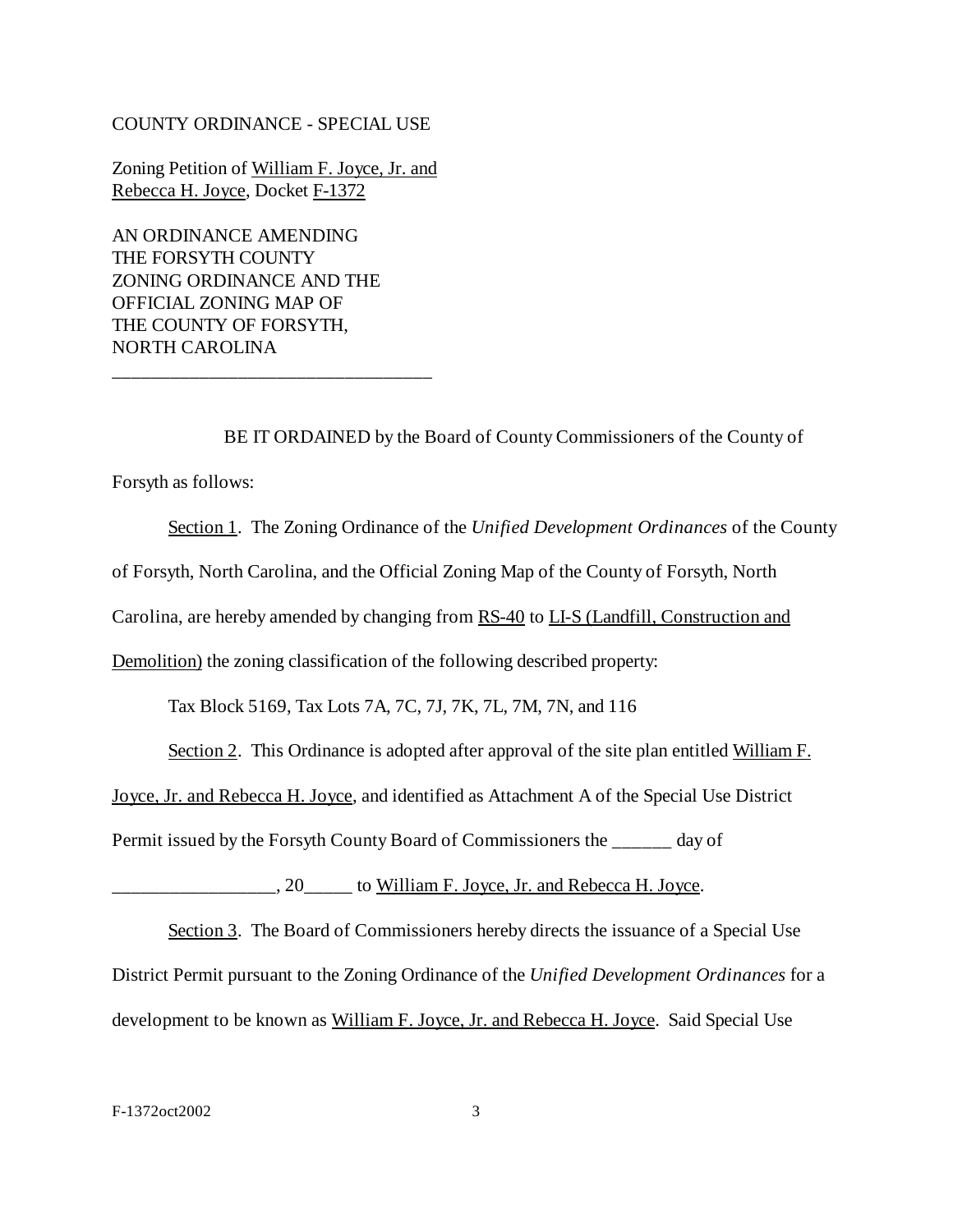District Permit and site plan with associated documents are attached hereto and incorporated herein.

Section 4. This Ordinance shall be effective from and after its adoption.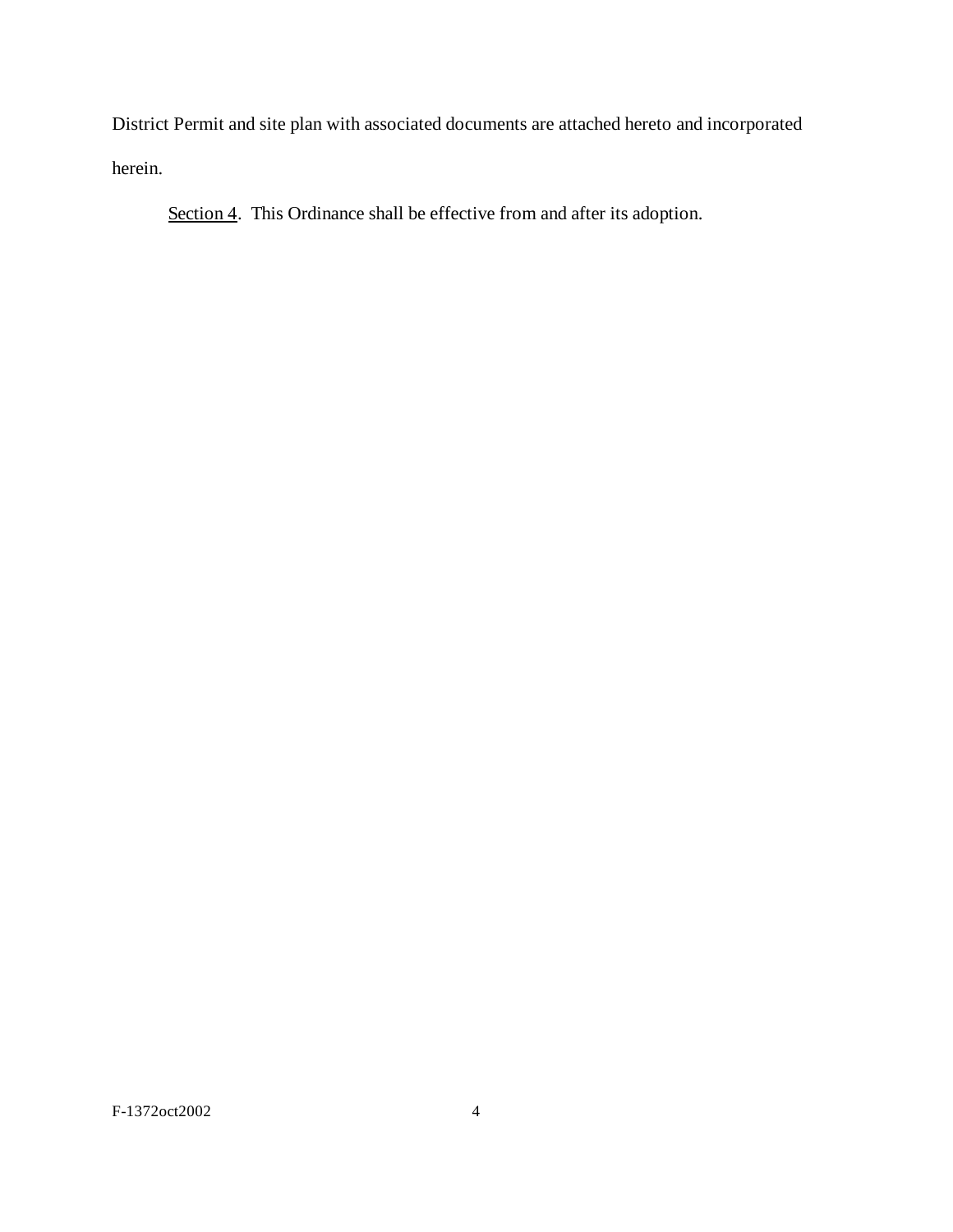#### COUNTY, SPECIAL USE DISTRICT PERMIT

#### SPECIAL USE DISTRICT PERMIT

Issued by the Forsyth County Board of Commissioners

The Forsyth County Board of Commissioners issues a Special Use District Permit for the

site shown on the site plan map included in this zoning petition of William F. Joyce, Jr. and

Rebecca H. Joyce (Zoning Docket F-1372). The site shall be developed in accordance with the

plan approved by the Board and bearing the inscription: "Attachment A, Special Use District

Permit for LI-S (Landfill, Construction and Demolition), approved by the Forsyth County Board

of Commissioners the  $\frac{1}{\sqrt{2}}$  day of  $\frac{1}{\sqrt{2}}$  and signed, provided the

property is developed in accordance with requirements of the LI-S zoning district of the Zoning

Ordinance of the *Unified Development Ordinances* of the County Code, the Erosion Control

Ordinance, and other applicable laws, and the following conditions be met:

#### C **PRIOR TO THE ISSUANCE OF GRADING PERMITS**

- a. Limits of grading along the 100 foot buffer and the floodway fringe of Grubbs Road Lake shall be flagged in the field.
- b. Developer shall flag the drip line of all trees located in between the 100 foot buffer yard and the limits of grading in the western portion of the site.
- c. Developer shall obtain water quality approval for stream disturbances from the Department of Environment and Natural Resources, if required, by the Erosion Control Officer.

#### C **PRIOR TO THE ISSUANCE OF BUILDING PERMITS**

a. Developer shall dedicate a forty (40) foot greenway easement to the City of Winston-Salem along both shorelines of Grubbs Road Lake.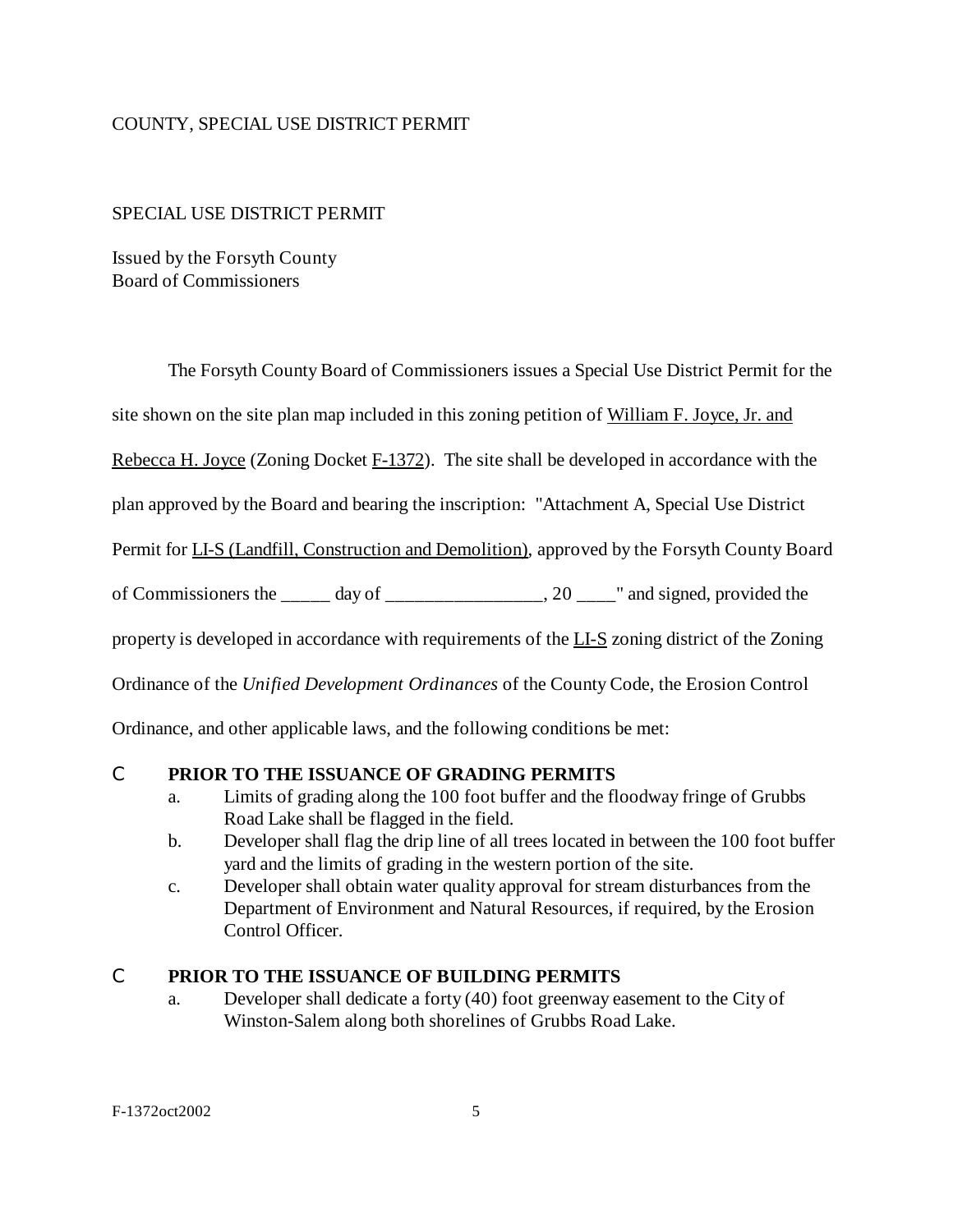#### C **PRIOR TO THE ISSUANCE OF OCCUPANCY PERMITS**

- a. Developer shall install road improvements on Walnut Cove Road, Squire Marshall Road, and the Railroad crossing as required by the North Carolina Department of Transportation.
- b. Developer shall file in the Office of the Register of Deeds a reclamation plan for the reuse of the site in accordance with UDO Section 2-5.36.

## C **OTHER REQUIREMENTS**

- a. Signage shall be limited to one (1) monument sign with a maximum height of five (5) feet and a maximum area of eighteen (18) feet.
- b. Developer shall use Large Variety Trees as defined in UDO Section 3-4.10,where Type IV bufferyard plantings are required.
- c. Developer to preserve all existing trees within the 100 foot bufferyard and surrounding areas not proposed for grading activity.
- d. The required six (6) foot high chain length fence shall be installed at the toe of the fill slope inside of the 100 foot bufferyard and shall be green vinyl coated in all areas visible from the Walnut Cove Road and Squire Marshall Road.
- e. No fill or grading activity to take place on the portion of the site east of Grubbs Road Lake.
- f. Developer shall obtain State approval for the C and D Landfill within thirty (30) months (2 1/2 years) after the date of rezoning or the zoning classification will revert back to the previous RS-40 designation.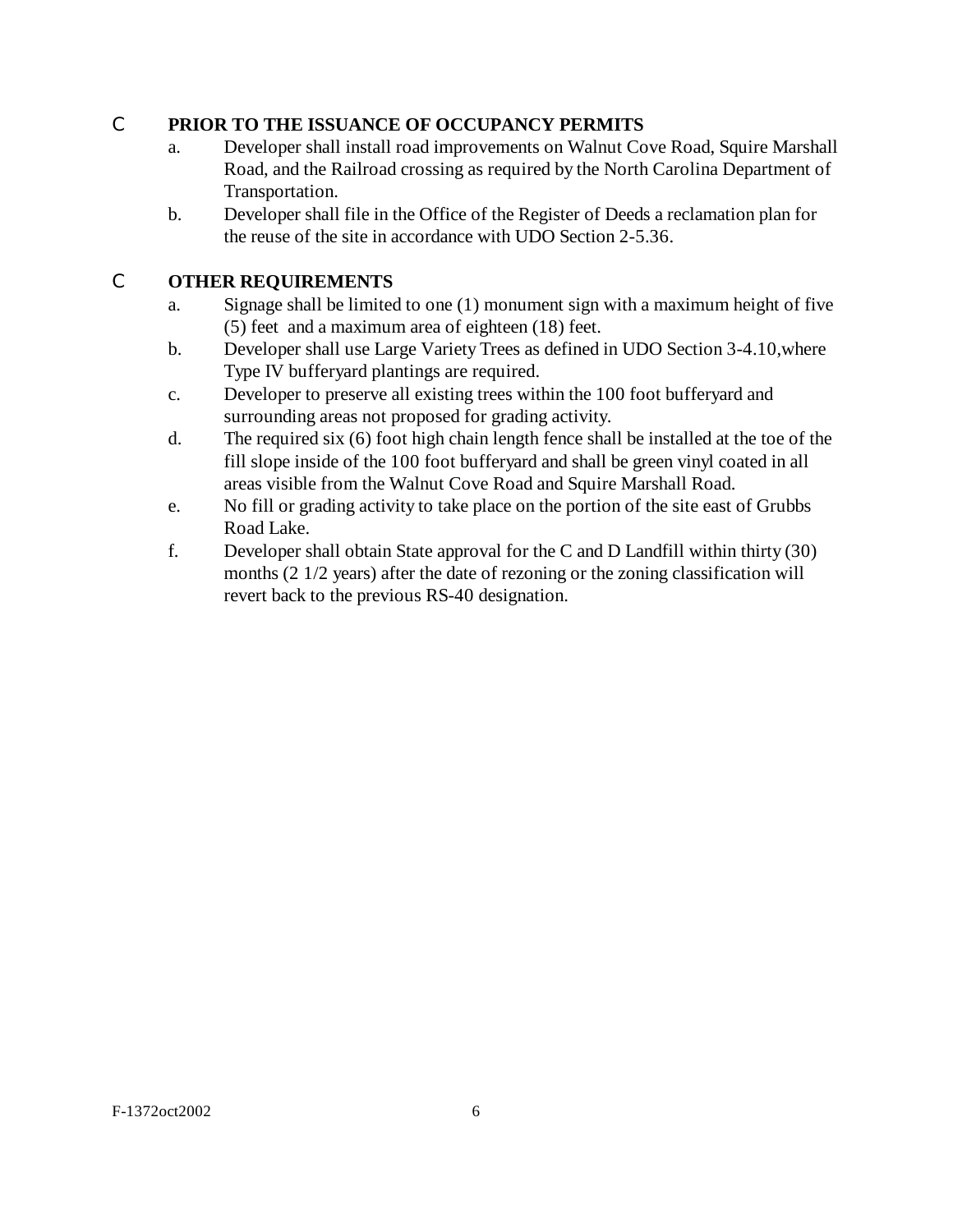#### **ZONING STAFF REPORT**

| <b>DOCKET</b> # $F-1372$ |                     |
|--------------------------|---------------------|
| <b>STAFF:</b>            | <b>Gary Roberts</b> |
|                          |                     |

Petitioner(s): William F. Joyce, Jr. and Rebecca H. Joyce Ownership: Same

#### **REQUEST**

From: RS-40, Residential Single Family District To: LI-S Limited Industrial District (Landfill, Construction and Demolition)

Both general and special use district zoning were discussed with the applicant(s) who decided to pursue the zoning as requested.

Acreage: 82.2 acres

#### **LOCATION**

Street: Southeast side of Walnut Cove Road and the Southern Railroad at the southern terminus of Squire Marshall Road. Jurisdiction: Forsyth County.

#### **SITE PLAN**

Proposed Use: Construction and Demolition Landfill. Parking: Required: 4 spaces; Proposed: 5 spaces. Bufferyard Requirements: 100 foot Type IV bufferyard adjacent to RS-40. Vehicular Use Landscaping Standards Requirements: UDO standards apply.

#### **PROPERTY SITE/IMMEDIATE AREA**

Existing Structures on Site: Single family residential building and associated accessory and farm buildings.

Adjacent Uses:

| North - | Single family residential zoned RS-40 and AG. |
|---------|-----------------------------------------------|
| East -  | Single family residential zoned RS-40.        |
| South - | Undeveloped land zoned RS-40.                 |
| West -  | Single family residential zoned RS-40 and AG. |

#### **GENERAL AREA**

Character/Maintenance: Semi rural area containing scattered large lot single family residential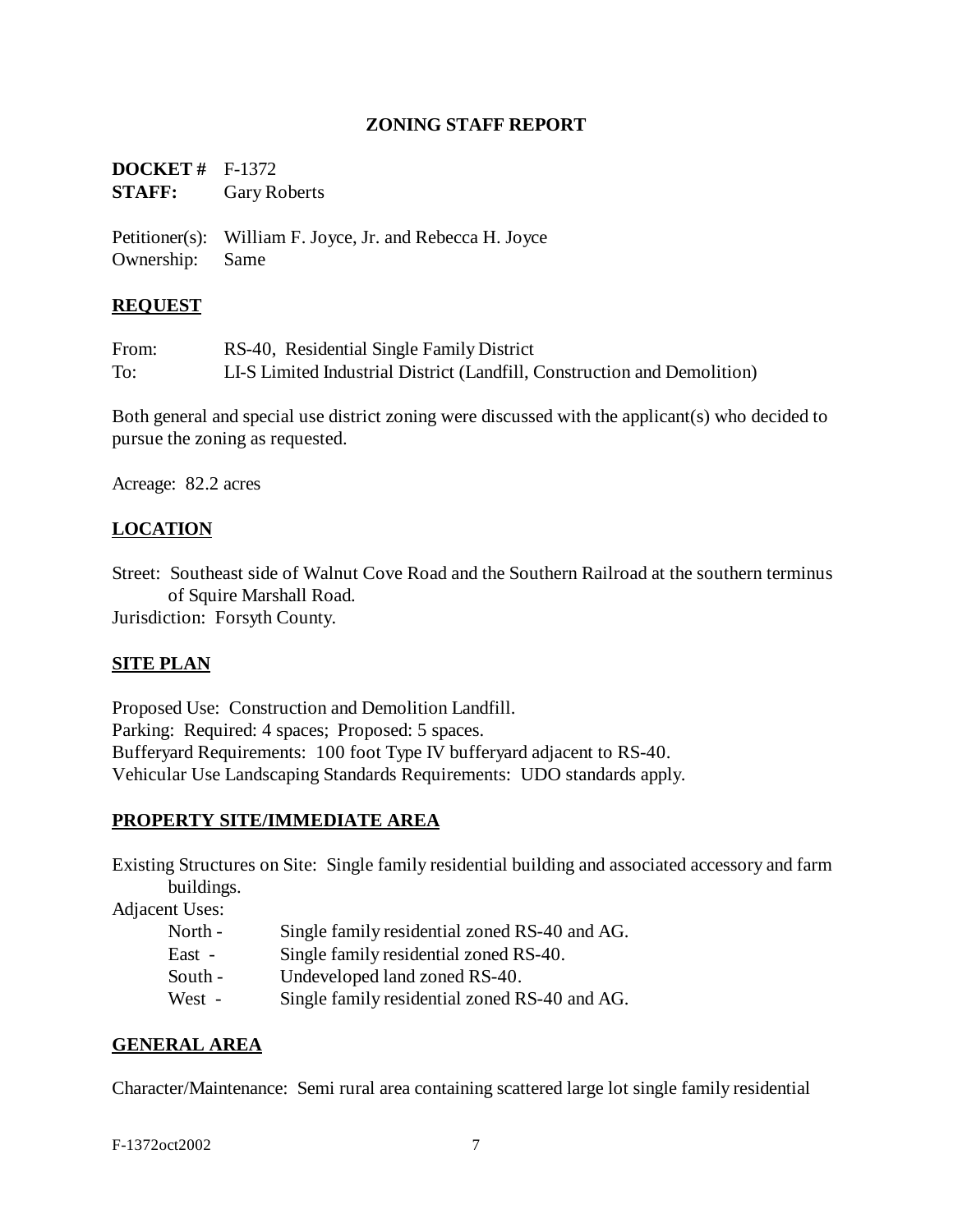and agricultural uses in good maintenance. Development Pace: Slow.

#### **PHYSICAL FEATURES/ENVIRONMENTAL REVIEW**

- Impact on Existing Features: Removal of former farm house and associated accessory buildings along with substantial grading and filling to accommodate the proposed landfill operation.
- Topography: There is an approximate change in elevation on the subject property of 139' (from an approximate elevation of 839' in the northwest down to an approximate elevation of 700' at the lake in the eastern portion of the site). The proposed landfill will result in a final elevation of 900' in the center of the site, tapering back to the pre-development elevations at the edges. Such a proposal will result in some areas of the site receiving over 130' of fill material.
- Streams: Lick Creek, flowing through the site as Grubbs Road Lake, is located on the site. Grubbs Road Lake was created in 1970 as a flood control structure.
- Vegetation/habitat: There are some areas of existing vegetation and some previously cleared areas. The proposed action would result in the majority of the site being cleared and filled.
- Floodplains: Floodway and floodway fringe associated with Lick Creek and Grubbs Road Lake on the subject property. No fill is proposed within the floodway fringe area of the stream or lake.
- Wetlands: The Walkertown Quad shows a lacustrine, limnetic, unconsolidated bottom, permanently flooded, dammed/impounded wetland (L1UBHh) on the subject property.
- Natural Heritage Sites: The subject property is directly north (and downstream) of the Grubbs Road LakeWetland site (site #9 in the Forsyth County Natural Heritage Inventory). This 60-acre site is a large alluvial flat that extends more than one-half  $(\frac{1}{2})$  mile along Lick Creek beginning at the south end of Grubbs Road Lake. Since the development site is downstream of the this Natural Heritage site, there is no direct environmental threat. Indirect threats include loss of habitat animals utilizing the wetland and aesthetic impacts from the wetland area looking north.
- Farmland Preservation Sites: The subject property is located ½ mile south of a property that participates in the Forsyth County Farmland Preservation program. There should be no impacts to the site as a result of the proposed development.
- Will development of the site affect environmental resources beyond the site? Possibly. The subject property will be cleared for the construction and demolition landfill. The site will be filled over time. Great care should be exercised to ensure that adequate erosion control measures remain in place throughout the "construction" period. Further, the developer must be sure to limit fill from the floodway/floodway fringe area surrounding Grubbs Road Lake.

Watershed: Site is not within the boundaries of a water supply watershed.

Compliance with Federal/State requirements for wetland/stream protection: Yes.

Comments: The developer must be diligent in maintaining adequate erosion control measures adjacent to the stream/lake/wetland area.

## **TRANSPORTATION**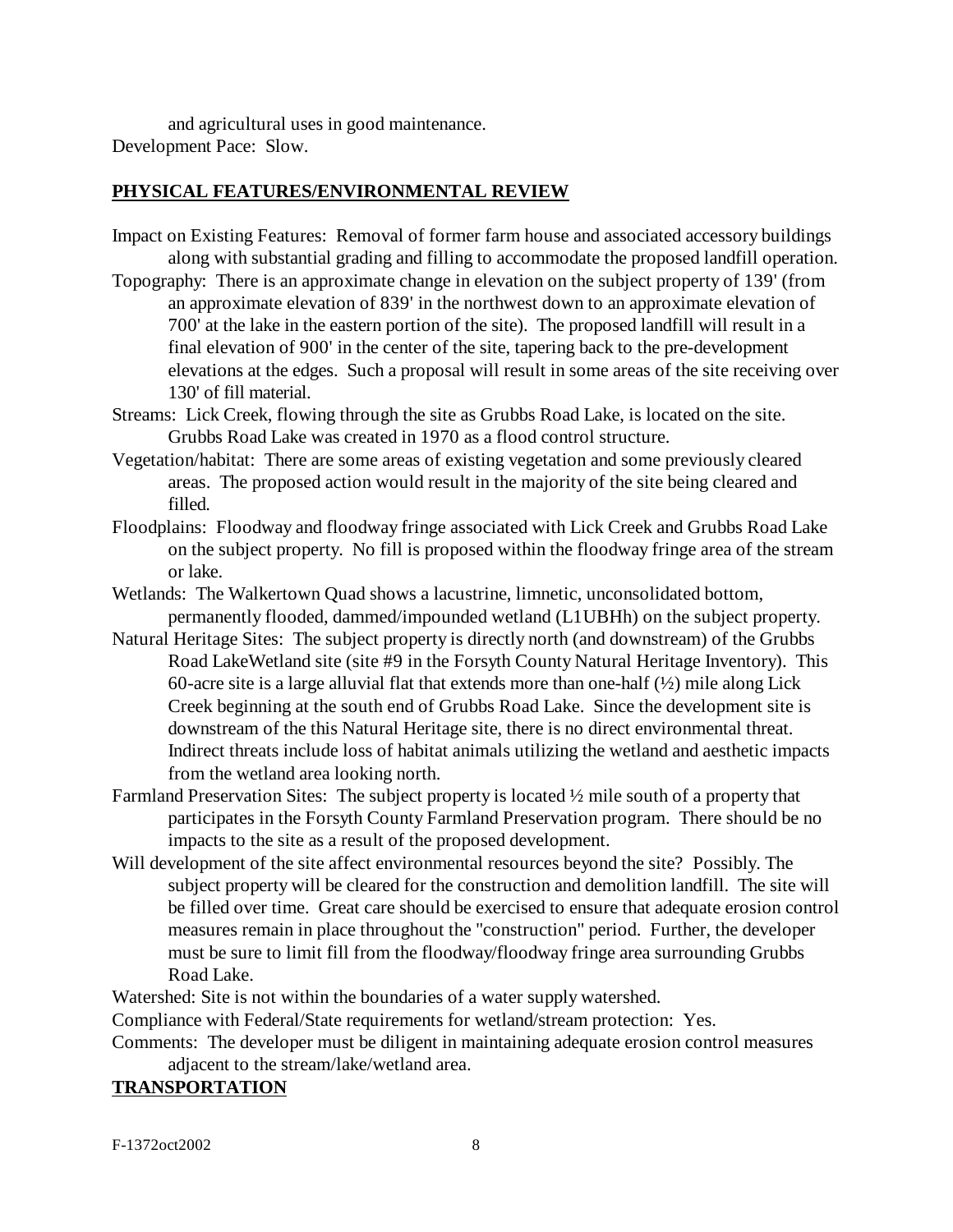Direct Access to Site: Walnut Cove Road; Squire Marshall Road.

Street Classification: Walnut Cove Road - major thoroughfare; Squire Marshall Road - private road.

Average Daily Traffic Count/Estimated Capacity at Level of Service D (Vehicles per Day): Walnut Cove Road between Dennis Road and Mabe Road = 3,500/11,100 Trip Generation/Existing Zoning: RS-40. 82.2 x 43,560 / 40,000 = 89 units x  $9.57 = 851$  Trips per Day. Trip Generation/Proposed Zoning: LI-S. (No Trip Rate available for requested use. It is estimated by the site plan preparer that 50- 80 trucks will haul debris to the site on a daily basis.)

## **HISTORY**

Relevant Zoning Cases:

- 1. F-1311; RS-40 to HB-S (Fuel Dealer; General Merchandise Store; Motor Vehicle, Repair and Maintenance; and Storage Services, Retail); approved July 10, 2000; northwest side of Walnut Cove Road north of Dennis Road, ±3,400 feet southwest of current site; 1.87 acres; Planning Board recommended approval, staff recommended denial. Note: The County Attorney issued an opinion that this case constituted an illegal spot zone.
- 2. F-1288; AG to RS-40; approved April 24, 2000; northeast and southwest side of Salem Chapel Road, west of Walnut Cove Road; 69.41 acres; Planning Board and staff recommended denial.
- 3. PBR 97-62; LCID in RS-40; approved by Planning Board on November 13, 1997; west of Walnut Cove Road and south of Squire Marshall Road, portion of current site; 1.99 acres.
- 4. F-976; R-6 to B-3-S (Welding or other metal working); approved September 24, 1990; south side of Grubbs Road between Walnut Cove Road and Pine Hall Road,  $\pm 3,000$  feet south of current site; 0.75 acre. Planning Board and staff recommended denial. Note: The County Attorney issued an opinion that this case constituted an illegal spot zone.

## **CONFORMITY TO PLANS**

GMP Area (*Legacy*): Rural Area (GMA 5).

- Relevant Comprehensive Plan Recommendation(s): The goal for the Rural Area is preservation of farmland, open space, and rural character. One of the recommendations in *Legacy* to achieve this goal is that rezonings to more intense districts be discouraged.
- Area Plan/Development Guide: The site is not within the boundaries of a development guide or area plan.

## **GREENWAY/RECREATION/OPEN SPACE REVIEW**

Greenway/Trail Name: Lick Creek.

F-1372oct2002 9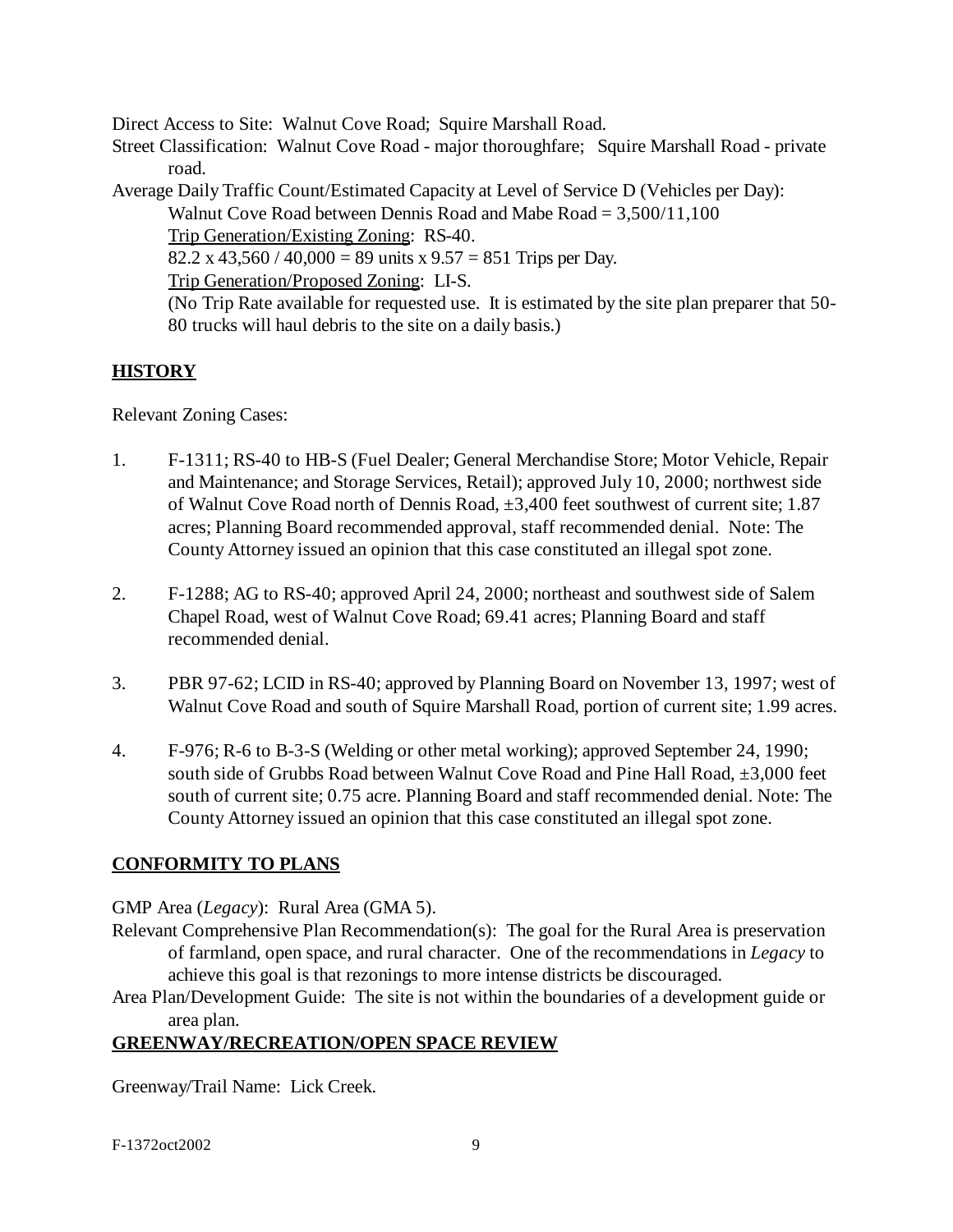Easement Requested: 40 feet.

Side of Creek: Both sides.

Comments/Status of Trail: There are no proposals in the Greenway Plan to build a trail at this location at this time. However, recommendations in the plan call for greenway easements along all creeks with identified flood plains. Where trails are not built these easements become part of the community's open space corridor system providing environmental benefits including wildlife habitats.

#### **SPOT ZONE OPINION**

The County Attorney is of the opinion that the subject request, if approved, could be considered by the courts to be an illegal spot zone, based on current case law.

## **ANALYSIS**

The request is to rezone 82.2 acres located along the southeast side of both Walnut Cove Road and the Southern Railroad at the southern terminus of Squire Marshall Road from RS-40 to LI-S. The purpose of the request is to allow the operation of a construction and demolition landfill. The site is predominately cleared yet includes a former farm house with accessory buildings and some remaining mature trees. The property has significant topographic changes and includes a portion along both sides of Grubbs Road Lake and its associated floodplain.

The surrounding area is generally rural in character with scattered single family residential and agricultural uses. The adjacent zoning is entirely RS-40 with some AG further to the north. Walnut Cove Road/US 311 carries approximately 3,500 vehicles per day and the Norfolk Southern Railroad runs parallel to and between the northern edge of the site and Walnut Cove Road.

In 1997 the Planning Board approved a Land Clearing/Inert Debris Landfill, (LCID), on a 1.99 acre portion of the site. LCIDs differ from C&D landfills in that only material associated with land clearing along with concrete, brick, gravel, untreated/unpainted wood etc. are allowed. C&D landfills are a more intense use and accept all material associated with the construction and demolition processes. Both a high level of truck traffic and noise are associated with this use which is currently allowed in GI, LI, GB, and HB in the County with Planning Board Review.

In February of 2002 the petitioners filed a UDO text amendment which would have allowed C&D landfills in the RS districts with Planning Board Review. After extensive discussions and considerations by the Planning Board, the Board recommended an amendment which would have allowed C&D landfills in the RS-40 district with a Special Use Permit by the Elected Body. This approach provided a high authority approval level yet avoided the possibility of setting up such intensive zoning districts in remote and rural areas of the County. The proposal however was denied by the County Commissioners on August 12, 2002.

Currently there is only one C&D landfill within Forsyth County. It is located within the city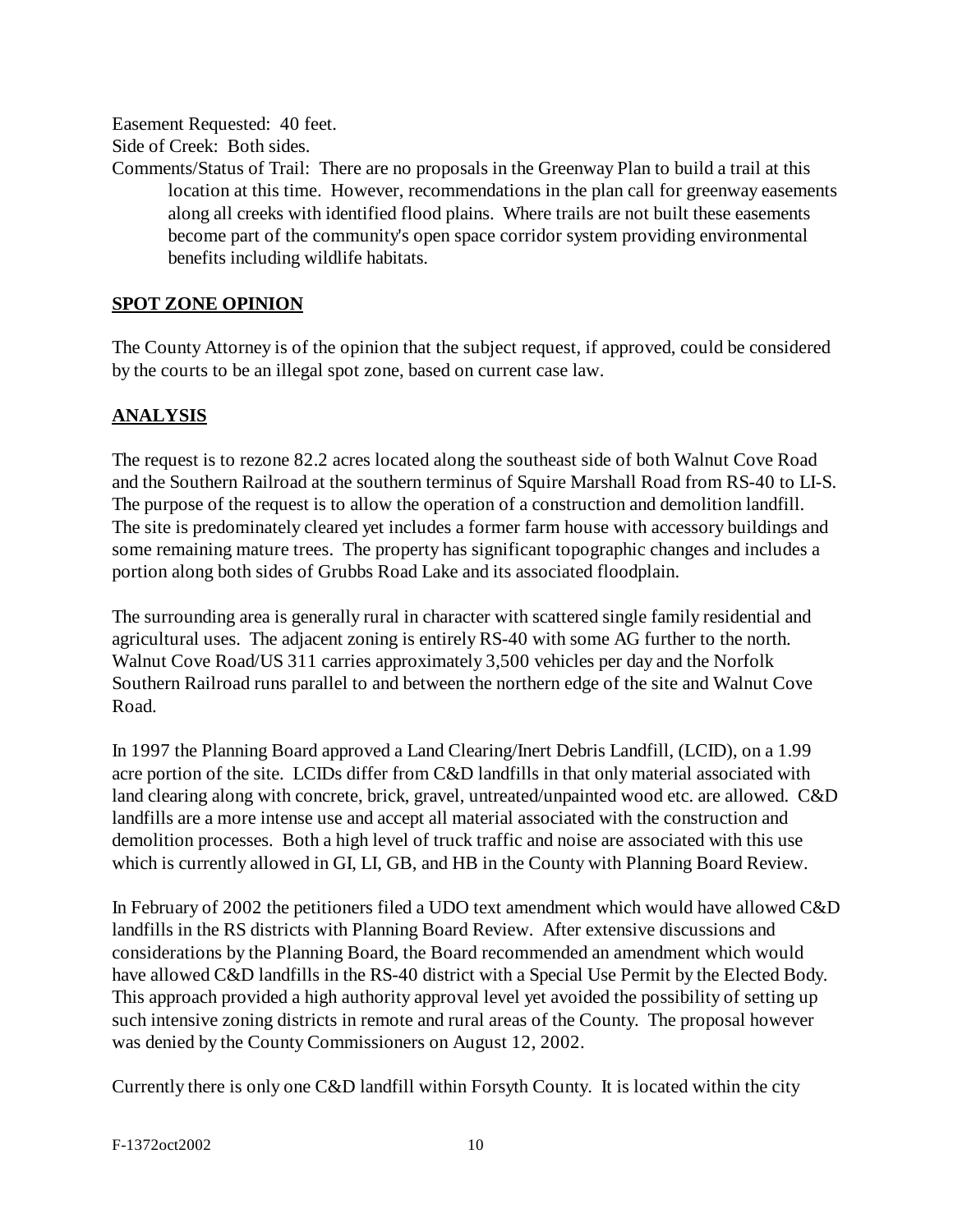limits of Winston-Salem and is owned by the Utilities Commission. It is anticipated that this facility will be to capacity by 2015 to 2020. New C&D landfills must meet various criteria regarding soils, groundwater etc. and are permitted and monitored by the North Carolina Department of Environment and Natural Resources (DENR). While a visual and audible nuisance to the immediate vicinity, C&D landfills reduce the potential for illegal dumping and lengthen the life of the more costly sanitary landfills. The site plan preparer estimates that the lifespan of the proposed landfill will be between 15-20 years with approximately 50-80 trucks entering the site per day. To reduce the fiscal and environmental costs of hauling debris over extended distances, C&D landfills should ideally be located relatively close to the source of the fill material. However land costs and availability make this a difficult goal to achieve.

The site is not within the boundaries of a development guide or area plan. However it is located within the Rural Area as described in *Legacy* where rezonings to more intense districts are discouraged. The County Attorney has issued an opinion that if approved the subject request could be viewed by the Courts as illegal spot zoning. Staff's policy is to recommend denial in such cases.

## **FINDINGS**

- 1. *Legacy* discourages intense zoning districts within the Rural Growth Management Area.
- 2. The site is not within the boundaries of a development guide or area plan.
- 3. C&D landfills are an intense use and accept all material associated with the construction and demolition processes.
- 4. The County Attorney has issued an opinion that if approved the subject request could be viewed by the Courts as illegal spot zoning.

## **STAFF RECOMMENDATION**

#### Zoning: **DENIAL**.

Site Plan: Staff certifies that **the site plan meets all code requirements**, and recommends the following conditions:

#### C **PRIOR TO THE ISSUANCE OF GRADING PERMITS**

- a. Limits of grading along the 100 foot buffer and the floodway fringe of Grubbs Road Lake shall be flagged in the field.
- b. Developer shall flag the drip line of all trees located in between the 100 foot buffer yard and the limits of grading in the western portion of the site.
- c. Developer shall obtain water quality approval for stream disturbances from the Department of Environment and Natural Resources, if required, by the Erosion Control Officer.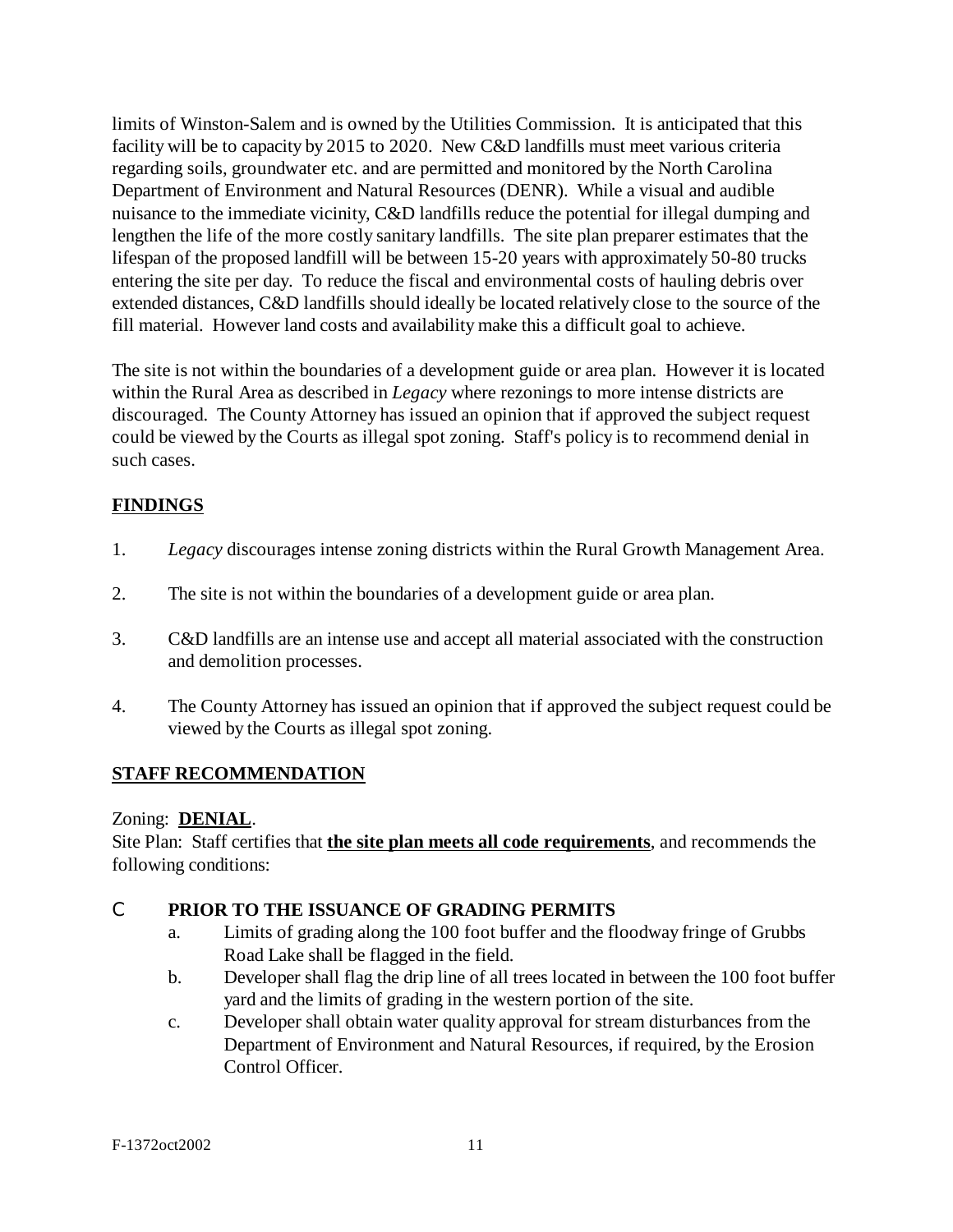#### C **PRIOR TO THE ISSUANCE OF BUILDING PERMITS**

a. Developer shall dedicate a forty (40) foot greenway easement to the City of Winston-Salem along both shorelines of Grubbs Road Lake.

#### C **PRIOR TO THE ISSUANCE OF OCCUPANCY PERMITS**

- a. Developer shall install road improvements on Walnut Cove Road, Squire Marshall Road, and the railroad crossing as required by the North Carolina Department of Transportation.
- b. Developer shall file in the Office of the Register of Deeds a reclamation plan for the reuse of the site in accordance with UDO Section 2-5.36.

#### C **OTHER REQUIREMENTS**

- a. Signage shall be limited to one (1) monument sign with a maximum height of five (5) feet and a maximum area of eighteen (18) feet.
- b. Developer shall use Large Variety Trees as defined in UDO Section 3-4.10,where type IV bufferyard plantings are required.
- c. Developer to preserve all existing trees within the 100 foot bufferyard and surrounding areas not proposed for grading activity.
- d. The required six (6) foot high chain length fence shall be installed at the toe of the fill slope inside of the 100 foot bufferyard and shall be green vinyl coated in all areas visible from the Walnut Cove Road and Squire Marshall Road.
- e. No fill or grading activity to take place on the portion of the site east of Grubbs Road Lake.
- f. Developer shall obtain State approval for the C&D Landfill within thirty (30) months (2 1/2 years) after the date of rezoning or the zoning classification will revert back to the previous RS-40 designation.

Gary Roberts presented the staff report.

## **PUBLIC HEARING**

FOR:

Steve Calaway, 1330 Ashley Square, Winston-Salem, NC 27103

We were here several times for a text amendment to deal with this subject.

- While discussing the text amendment, I made the point that a zoning request might be considered a spot zone. We were told here and at the commissioners that it would not be a spot zone. In my mind, that surely influenced the outcome of the vote.
- We have a catch 22. I will have forever in my memory the garbage scow from NY that traveled all over the world. That was refuse. I think the same principal applies to construction refuse. If you have flourescent light bulbs, treated lumber, painted lumber and any of the other hundred of things that come out of a house, a storage building, a jail, a hospital, or anything that's torn down for improvements, it has to go to a construction and demolition landfill. I think the barge case proves to us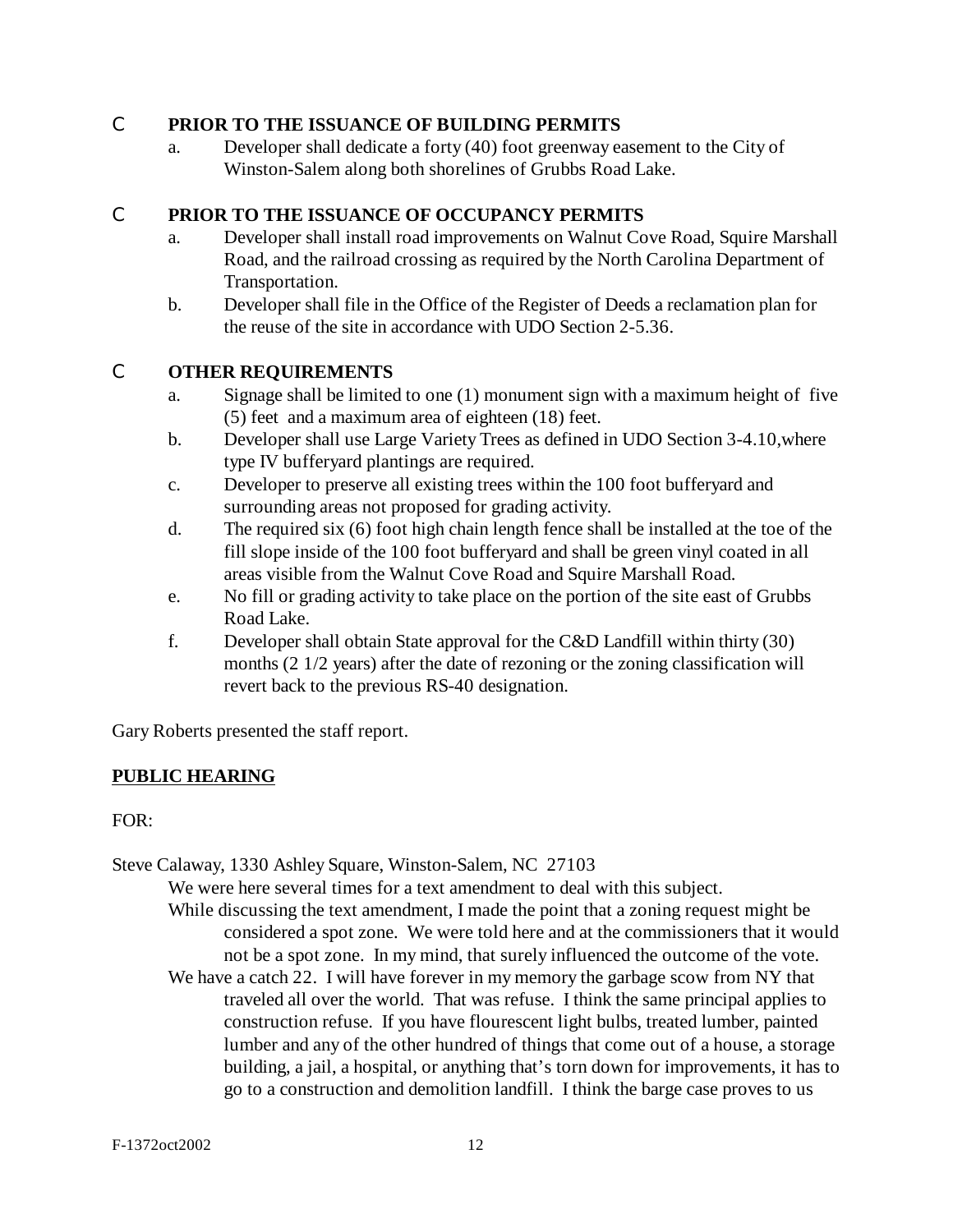that no one wants it. We can't give it to South America or anyone else. It's cost prohibitive to take it forever away from the site. We simply have to deal with it on a local basis. The City ordinance has C&D landfills permitted in several of the zones. We tried that in the county and it didn't work.

You cannot put C&D landfills in a conventional industrial park. It's cost prohibitive. I think you need rugged terrain to take advantage of the dips in the land.

- I think you need a special use zoning case which lets you put any kind of control on it which you and our government wishes - setbacks, side yards, deceleration lanes, greenways, buffers from the creeks, etc.
- C&D Landfill: essentially inert stuff; has to go through two-part approval process by DENR; have to provide five-year operation plan, reclamation plan, and quarterly inspections for ground water, runoff, operational aspects. It takes a long time, a big site, and a remote site.
- Every time there is a development, there is more opposition to anything happening around them.

#### AGAINST:

- Gary & Linda Keeter, 8211 Squire Marshall Road, Walnut Cove, NC 27052 Led a presentation of opposition to this rezoning request.
	- We are the seventh generation to live on my wife's family farm.
	- In response to a request for those in opposition to the request for rezoning to stand, approximately 45 people stood.
	- We request denial of the Joyce's rezoning request. We also request that the current permit for LCID permit be rescinded.
- Linda Keeter, 8211 Squire Marshall Road, Walnut Cove, NC 27052 Noted that many neighbors have received bad treatment from Mr. Joyce.

Robbie Roberson, 4031 Louella Lane, Walnut Cove, NC 27052

We have 11.5 acres which border the site. My well is 150 feet from the dump site. I'm concerned about water contamination.

I'm also concerned about the contamination to my livestock.

While one man is making money on his property, I'll be losing approximately \$65,000 in property value.

Will Oakley, 621 Rabbit Run Lane, Walnut Cove, NC 27052

Unacceptable traffic conditions and repeated inappropriate dumping violations are only the beginning of issues we will face if this zoning is approved. My father's residence is only 600 feet from the existing landfill.

Barbara Shelton, 4055 Louella Lane, Walnut Cove, NC 27052 This remote area just happens to be outside my back yard. This is the only way we have to access our property. It is a railroad crossing. It's also where our children get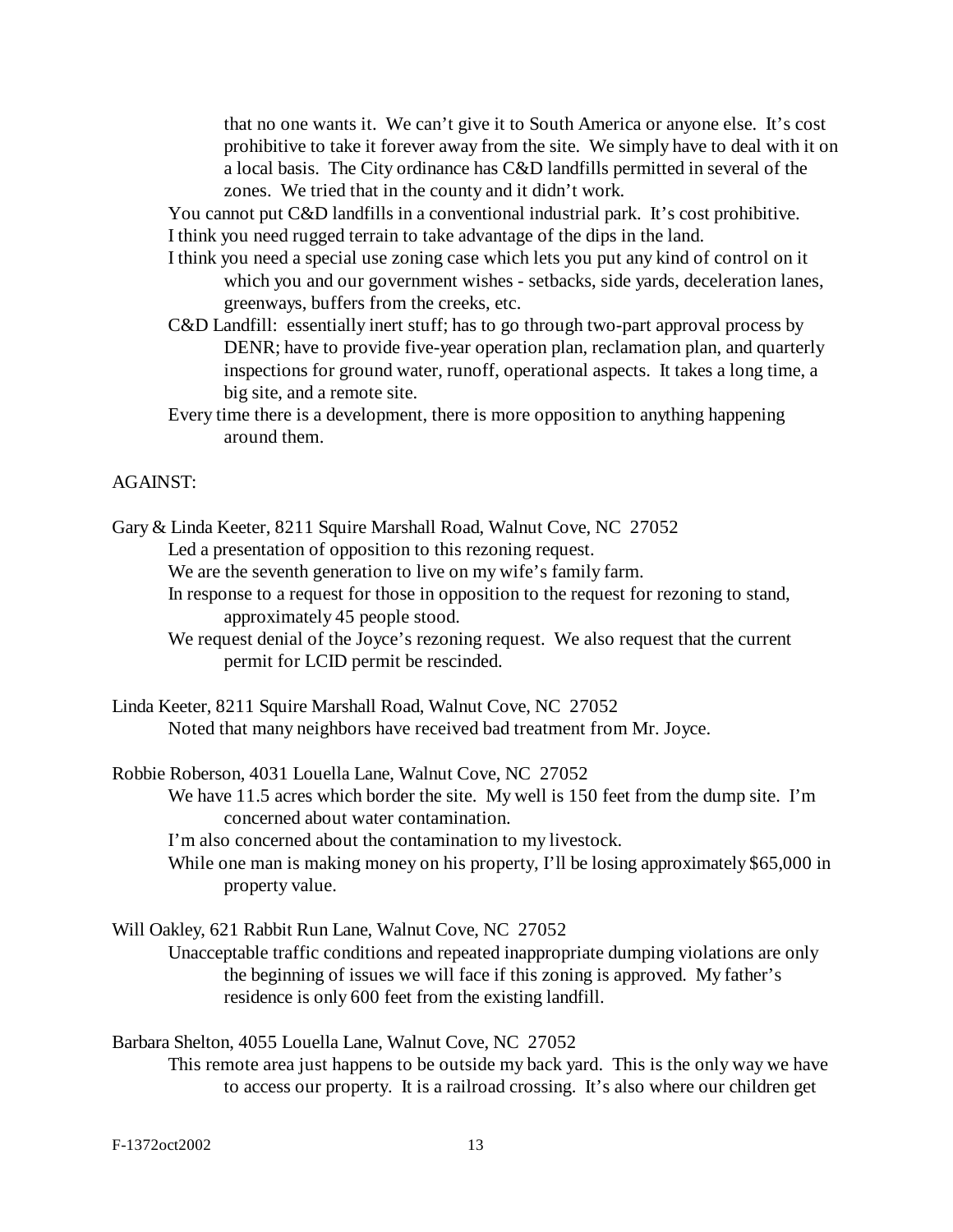picked up and delivered every day from school. There's already a lot of traffic at this intersection. If you allow this landfill to be expanded, it's going to bring in so much more traffic.

- Our neighborhood children play in this area. Why should we have to fear for the safety of our children in our own neighborhood?
- I have great concern about our well water which is less than 150' from a stream that runs through the landfill.
- Ollie S. Fulcher, 8178 Walnut Cove Road, Walnut Cove, NC 27052 My concerns are the additional traffic, noise, and dust.

Scott Shelton, 4055 Louella Lane, Walnut Cove, NC 27052

According to the site plan, the Joyce home will be removed to make room for the additional landfill. If Mr. Joyce no longer lives here, he has no personal interest, so if it's such a good idea, why's he moving off the property. Secondly, with 50- 80 dump trucks crossing the railroad tracks, there's a train wreck waiting to happen. How can you zone property LI-S when it's partially underwater according to the map?

Submitted petition of those in opposition to the request.

## **WORK SESSION**

During discussion by the Planning Board, the following points were made:

- 1. John Bost asked Jim Bryan of the Forsyth County Public Health Department to address the fears addressed by the neighbors and the ability of the County to monitor sites like this.
- 2. Mr. Bryan indicated that the authority given to the County by the State is very limited. The State has tremendous overview of these sites. Mr Joyce has had some violations at the site, but they have all been corrected.
- 3. The community does need some type of facility on the northern half of the county for managing C&D type waste.
- 4. Sometimes the concerns are not exactly what they seem. For example, about a year and a half ago, County staff observed a lot of sediment going into the lake. They were called out there because of a report claiming sediment from Bill Joyce's landfill was entering the lake. It had nothing to do with Bill Joyce's landfill. It was coming from Mr. Warren's tree farm. A lot of the trees he cleared from his farm and pushed over in a gulley, had been cleared with no erosion control done. All that material went into the lake.
- 5. Jim Bryan The site plan is what it is. It was looked at carefully by staff and they've made their recommendation. To prevent illegal dumping, we're going to have to have some kind of facility that can manage that kind of material. Otherwise we send it to adjacent counties as illegal dump sites, as well as in